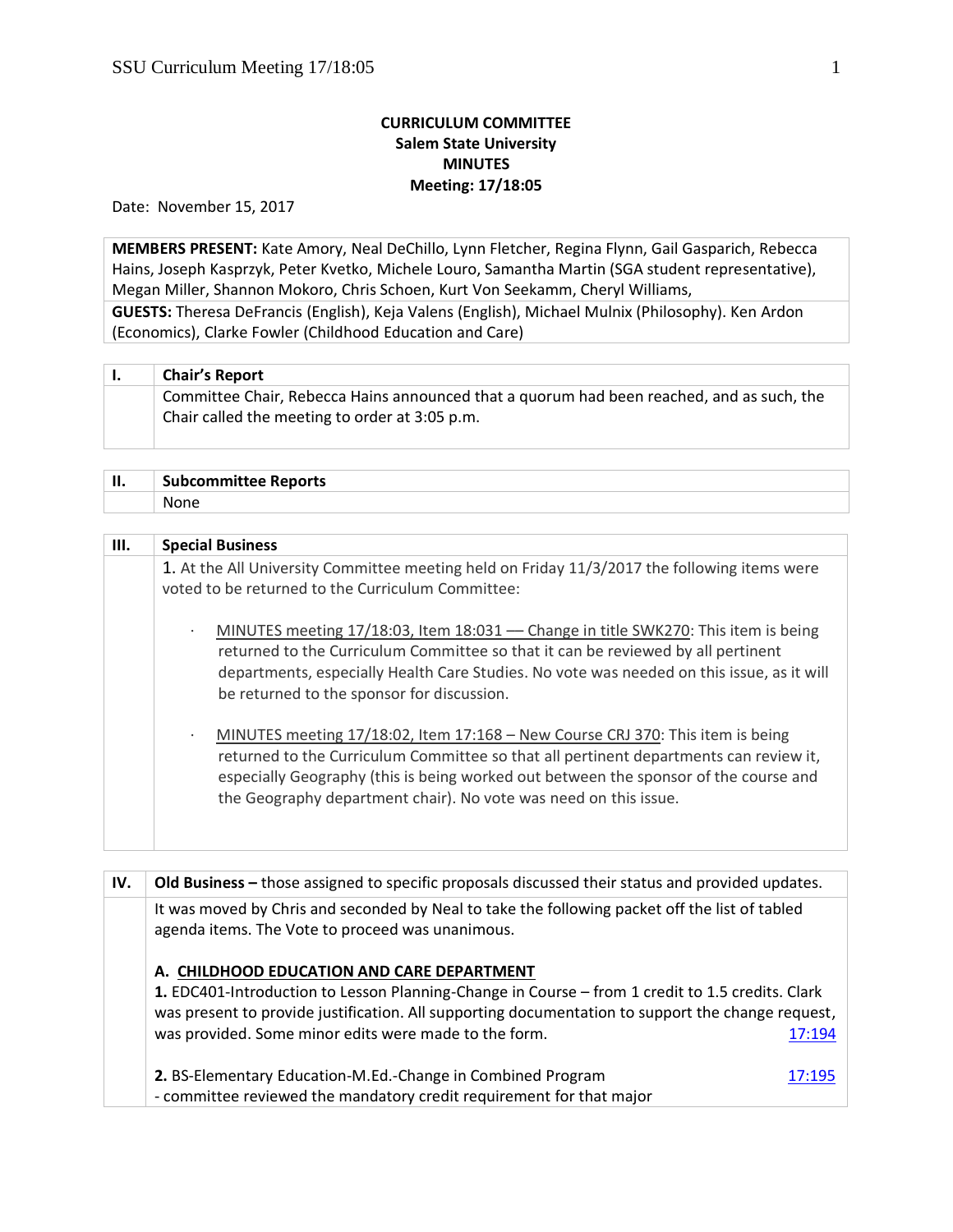**3.** EDC190-Mathematical Content Knowledge and Application for the Elementary Teacher-New course. The sponsor, Clark provided why this course is necessary for those students preparing to be teachers and take the MTEL. This course is being offered to give them the knowledge to help them pass the test and increase their capacity to teach mathematics. [17:196](https://polaris.salemstate.edu/governance/?trackingNum=17:196&search=all) **Motion by Megan to amend the original motion to approve the packet: to approve this course without the QR designation, to table the QR designation, and to approve pending receipt of notification from the Mathematics department that they had been informed about this course submission. Seconded Regina. Vote to the amendment was unanimous.**  - discussion about asking the Mathematics department that this course is o.k. - questions about the department's ability to handle students outside of the major who might want to take this course as a QR requirement, because Education majors cannot use this course as a QR requirement -questions about the content and whether this course's content is above the level of the University's math competency requirement **4.** BS-Early Childhood Education-M.Ed.-Change in Combined Program [17:198](https://polaris.salemstate.edu/governance/?trackingNum=17:198&search=all) - total credits going up by 3.5 and the total number of credit sin the degree also going up to 78 After determining there was no further discussion vote was called to approve the packet, all voted in favor with 1 abstention It was moved by Kurt and seconded by Neal to consider the items in this packet for discussion and approval. The vote to proceed was unanimous. **B. ENGLISH DEPARTMENT 1.** ENL253-American Ethnic Literature Since WWII-Chang in Course-DPDS [18:033](https://polaris.salemstate.edu/governance/?trackingNum=18:033&search=all) - change in title, but not in description - Keja spoke to the DPDS designation request and the content of the course. She spoke to how the course addresses the criteria for DPDS. Keja further spoke about the texts used and the assignments in which students engage. **2.** ENL-U.S. Latino/a Literature-Change in Course-DPDS [18:034](https://polaris.salemstate.edu/governance/?trackingNum=18:034&search=all) - change in course title and removing some pre-requisites, and applying for DPDS designation -Keja spoke to how the course speaks to the DPDS criteria -question about the term Latinx was discussed and defined After determining there was no further discussion, the Chair called for a vote to approve the packet, all committee members voted in favor. This vote marks the passing of the first two DPDS courses! It was moved by Joe and seconded by Cheryl to consider the following packet for discussion and approval. The vote to proceed was unanimous. **C. ENGLISH DEPARTMENT**

Theresa spoke to the fact that there is no longer a Literature sequence requirement. Given this, courses that were Part I of a sequence are undergoing a change in title and description and Part II of that former sequence are being deleted. Joe and Theresa explained that they were making all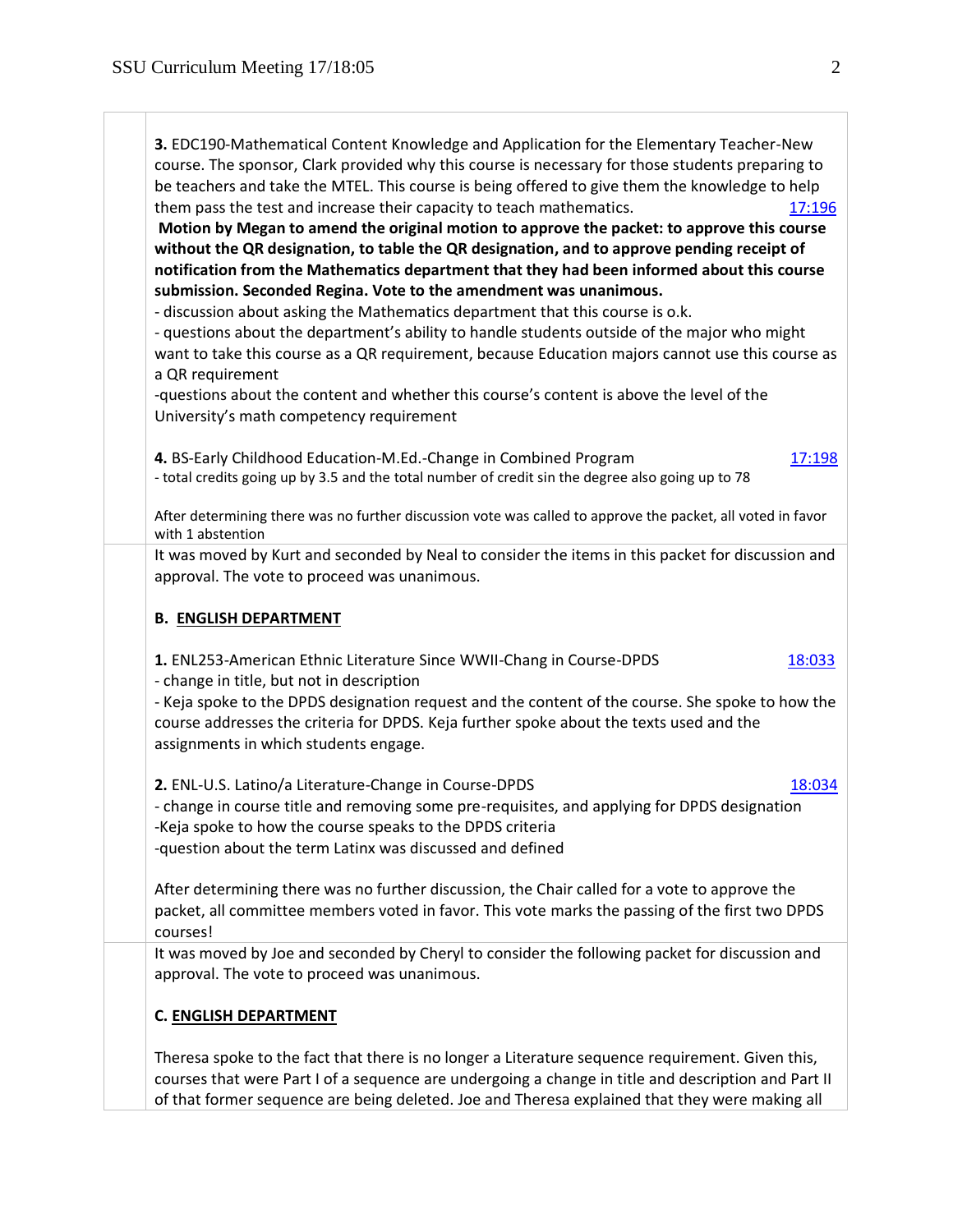| of the minors the same number of credits. Megan asked if this should be retroactive to all the<br>minors - response was "yes" to changes in credits, but not to course requirements.                                                                                                                                                             |
|--------------------------------------------------------------------------------------------------------------------------------------------------------------------------------------------------------------------------------------------------------------------------------------------------------------------------------------------------|
| 1. Dramatic Literature Minor-Change in Minor 18:001<br>2. English Minor-Change in Minor 18:002<br>3. Film Studies Minor-Change in Minor 18:003<br>4. Professional Writing Minor-Change in Minor 18:004<br>5. ENL369-Special Topics in Literature (Author)-Change in Course 18:005<br>-changing the course title, description, and no repeatable. |
| 6. ENL280-Drama I-Change in Course 18:006<br>-changing in course title and description<br>- question about the fact that this course is on the BFA Flow Sheet and is required in a specific<br>semester (the department chairs will coordinate to make sure it is offered in the semesters<br>needed)                                            |
| 7. ENL530-Seminar: Literature I-Change in Course 18:007<br>- change in course title and description                                                                                                                                                                                                                                              |
| 8. ENL272-Literature and Film I-Change in Course 18:008<br>- change in course title and description                                                                                                                                                                                                                                              |
| 9. ENL370-Women in Literature and Film I-Change in Course 18:009<br>- change in course title and description                                                                                                                                                                                                                                     |
| 10. ENL280-Drama II-Deletion of Course 18:010                                                                                                                                                                                                                                                                                                    |
| 11. ENL331-Short Story II (Twentieth Century)-Deletion of Course 18:011                                                                                                                                                                                                                                                                          |
| 12. ENL531-Seminar in Literature: Single Author-Deletion of Course 18:012                                                                                                                                                                                                                                                                        |
| 13. ENL273-Literature and Film II-Deletion of Course 18:014                                                                                                                                                                                                                                                                                      |
| 14. ENL371-Women in Literature and Film II-Deletion of course 18:015                                                                                                                                                                                                                                                                             |
| 15. ENL485-Seminar in Dramaturgy-New Course-W-III 18:016<br>- a new course that students can use in the major, minor, and concentration<br>-submitted as a W-III course without any recommended changes                                                                                                                                          |
| After determining there was no further discussion, the Chair called for a vote to approve the<br>packet, all committee members voted in favor.                                                                                                                                                                                                   |
| It was moved by Kate and seconded by Neal to consider the following packet for discussion and<br>approval. The vote to proceed was unanimous.                                                                                                                                                                                                    |
| D. PHILOSOPHY DEPARTMENT                                                                                                                                                                                                                                                                                                                         |
| 1. PHL318-Philosophy of Death-New Course<br>18:149                                                                                                                                                                                                                                                                                               |